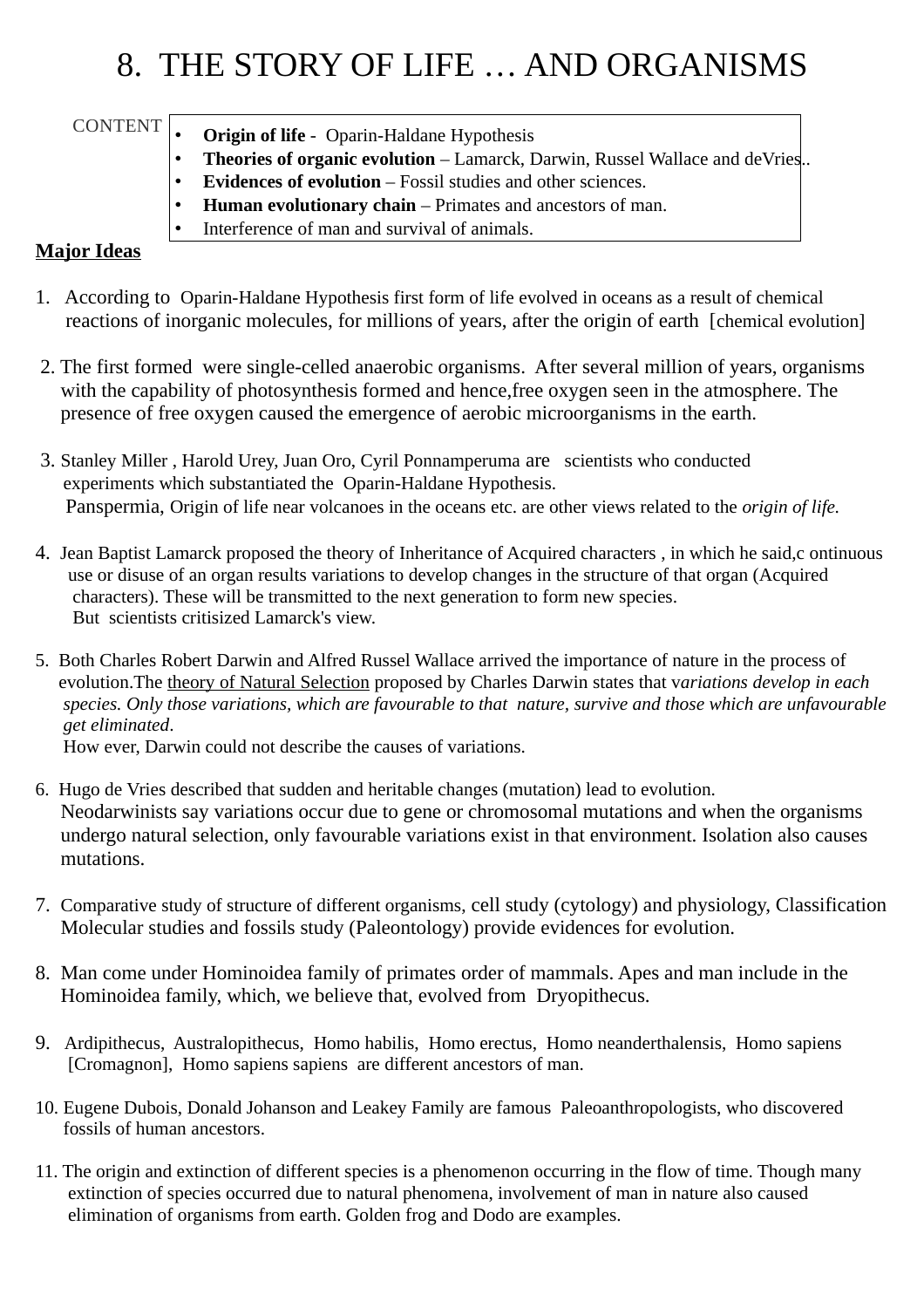- 1. The views related to the *origin of life* ? Oparin-Haldane Hypothesis (Theory of chemical evolution), Panspermia, Origin of life near volcanoes in the oceans ….
- 2. The major ideas in the Oparin-Haldane Hypothesis (Theory of chemical evolution),
	- $\triangleright$  Origin of the earth
	- ➢ Reactions of inorganic molecules like hydrogen, ammonia, water vapour and methane in the atmosphere of primitive earth
	- ➢ Formation of simple organic molecules like amino acids
	- ➢ Formation of oceans due to rains for millions of years
	- ➢ Formation of complex organic molecules
	- $\triangleright$  First form of life
- 3. According toOparin-Haldane Hypothesis , the energy sources for the chemical reactions are, UV rays from the sun, lightning, volcanic eruptions ….
- 4. Why is it believe that the first formed organisms may be single-celled anaerobic organisms ? Free oxygen was absent in the primitive earth's atmosphere.
- 5. Name the scientists who conducted experiments which substantiated the Oparin-Haldane Hypothesis.
	- Stanley Miller, Harold Urey (1953 ) synthesis of amino acids.
	- $\blacklozenge$  Juan Oro (1961) synthesis of amino acids, peptide molecules and adenine.
	- Cyril Ponnamperuma (1963 ) synthesis of adenosine molecules.
- 6. The ideas of J.B. Lamarck about organic evolution ?

Theory of Inheritance of Acquired characters

 Continuous use or disuse of an organ results variations to develop changes in the structure of that organ (Acquired characters). These will be transmitted to the next generation to form new species.

7. Why did scientists critisize Lamarck's view ?

 The changes in the body (Acquired characters) that occur in the life time of an organism do not affect its genetic constitution and hence not possible to transmit to the next generation.

8. Theory of Natural Selection proposed by Charles Darwin.

## *Variations develops in each species. Only those variations, which are favourable to that nature, survive and those which are unfavourable get eliminated*.

- \* Organisms of one kind, when produced in large numbers (Over Production), compete for food, space and other limited resources (Struggle for Existence). In this struggle, organisms with favourable variations survive in that nature (Survival of the Fittest). Over a long period, the favourable variations accumulate, resulting the formation of new species.
- 9. Scientist, who arrived at Darwin's inferences on evolution ? Alfred Russel Wallace.
- 10. Alfred Russel Wallace : Indonesian Islands ; -----------? : Galapagos Islands .
- 11. How Darwin could understand that the 13 different finches found in the Galapogos Islands came from a common ancestor ?

 Though the finches were similar in sound and nesting habits, only they showed differences in food and food habits. So, Darwin thought that they were evolved from the seed eating Sout American ground finch.

- 12. Book published by Charles Darwin with his theory, Natural Selection ? Origin Of Species
- 13. In what ways Hugo de Vries described evolution ? Hugo de Vries described that sudden and heritable changes (mutation) lead to evolution.
- 14. How is variations occur in organisms ? (How is Neodarwinism explaining organic evolution ? ) Variations occur due to mutations in genes or chromosomes. Isolation,(due to various reasons llike continental drift, natural calamities, formation of deserts,mountains or rivers) is another cause for continuous mutations and there by variations. When organisms undergo natural selection, only those with favourable variations exist.
- 15. Give examples for evolution by isolation. Australian pouched mammals, Arabian-Bactrian camels.

Rasheed Odakkal, GVHSS Kondotty 9846626323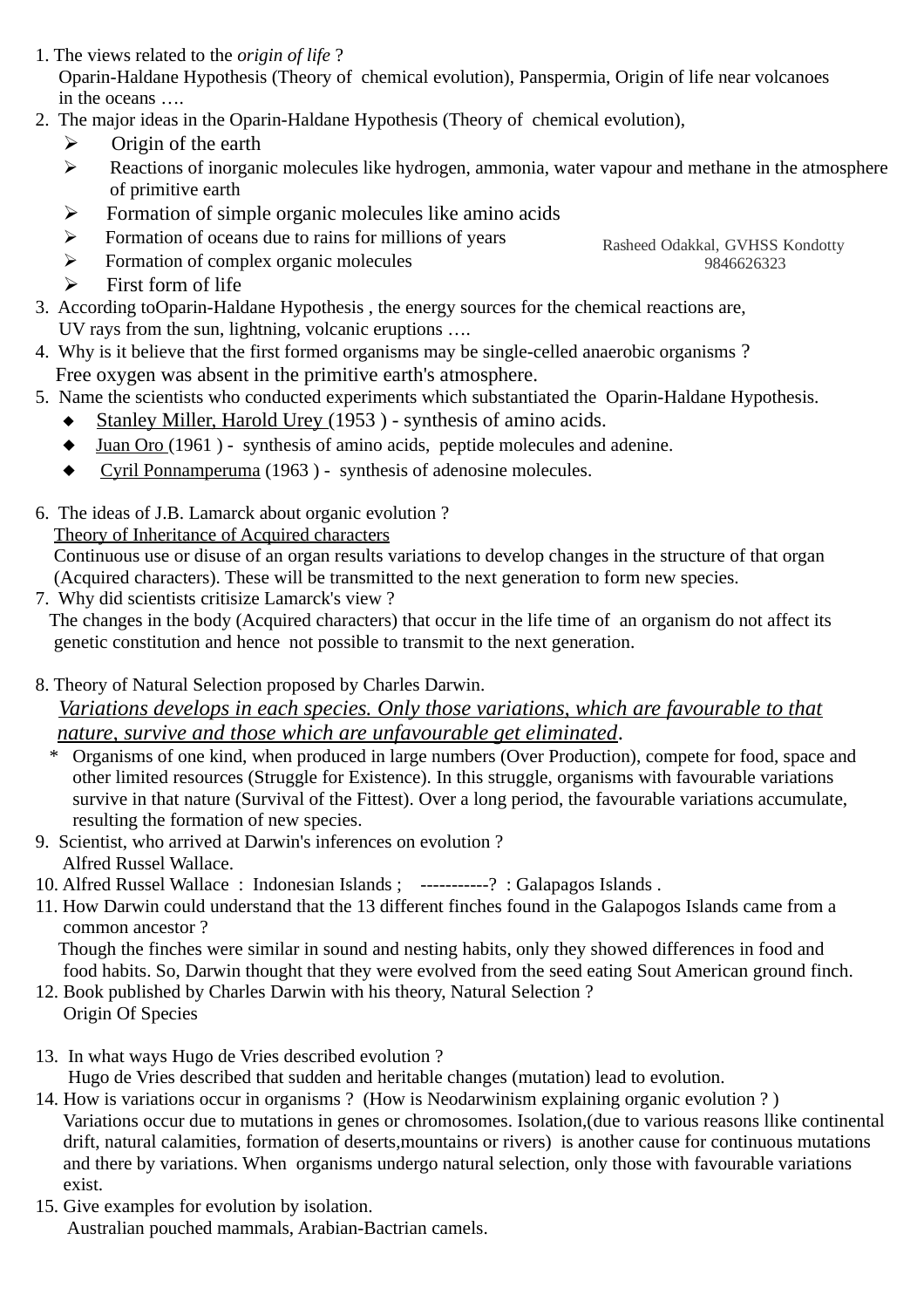- 16. 'Comparative study of structure gives evidences to evolution'. How? Though there are differences in the external structure (morphology) among different organisms , there are certain similarities in their internal structure (anatomy).
- 17. Both Cytology (study of cells) and Physiology (study of life processes) support the uniqueness of organisms. Can you say , how ?

 All organisms are made up of cells with protoplasm. There are similarities among the cell organelles and cellular activities. Hereditary factors are gene , seen in DNA and the structure of DNA is alike in all . Biochemical reactions like cellular respiration is occur in all organisms. There are similarities in growth, excretion etc.

- 18. What conclusion may arrive through the processes of scientific classification ?
	- All organisms are evolved from common ancestor.
- 19. Define fossils ?

 Fossils are remnants or traces of organisms that lived in the past, preserved in earth crust. Fossils can be seen in different forms in amber, rock/soil, lava and ice.

- 20. What evidences of organic evolution do the study of fossils (Paleontology) reveal ?
	- There has been a gradual change from simple structure to complex forms of life.
	- Linking fossils like Archaeopterix reveal the evolution of one form of organisms from another form.
	- The evolutionary stages of vertebrates from fishes to amphibians, reptiles, birds and mammals could be satisfactorily explained through fossil studies.
	- $\triangle$  Extinction of some species as well as the emergance of new species.
- 21. Though Archaeopterix is considered as the ancestors of birds, it had reptilian characters. What are they ? Teeth in the beak, fingers(claws) in the forelimbs, extended vertebral column up to its tail (tail with vertebra).
- 22. Observe the illustration and write down the structural changes

in the evolution of elephants.

Legs grew strong. Neck became short. Growth of probosis Ear pinna became enlarged. Enlargement in the size. Number of teeth decreased. Molars modified. Modification of teeth as tusks. Many air cavities were formed inside the cranium.



23. What are the characteristics which make man different from other animals ? Walk on two legs, developed brain, intelligence and memory power, communication using language ....

- 24. What are the physical limitations of man ? How can he survive these limitations ?
	- Unstable physical structure, Sensation of smell and hearing is far less than many animals, man has no ability to fly or lead aquatic life …..

 With the help of sophisticated devices he developed with his intelligence, man has been able to overcome all his limitations.

25. Flow chart showing the evolutionary develpement of man from the primate ancestor.